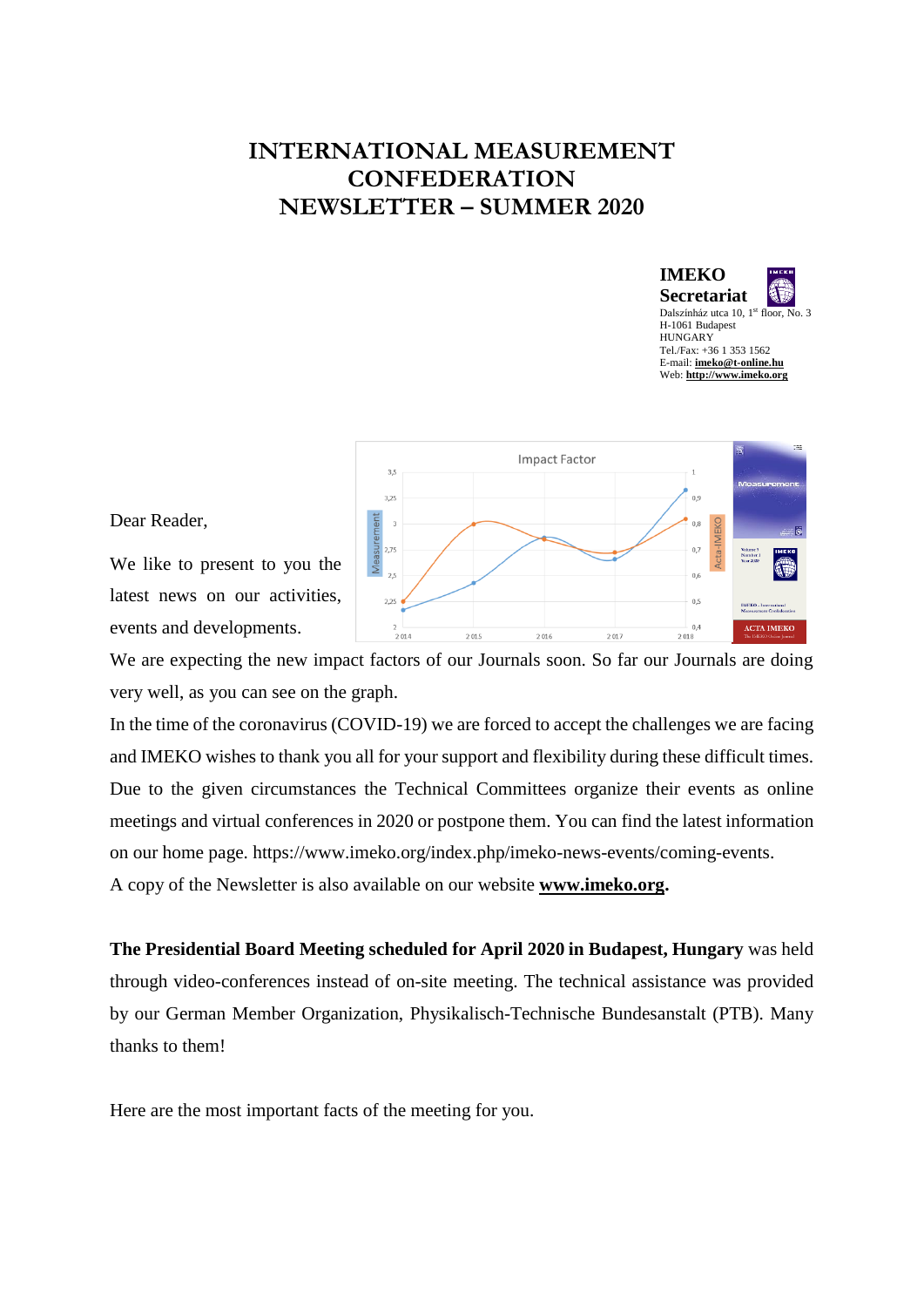**T**he next, 63rd General Council (GC) session, merged with the Technical Board (TB) and Editorial Board (EB) meetings as well as the Advisory Board (AB) originally planned to take place in Denver, USA on 23<sup>rd</sup>-24<sup>th</sup> August 2020 were regretfully cancelled by the President of IMEKO. We trust that another of our annual meeting can be arranged by our American colleagues in the future.

The possibility to hold the annual IMEKO meetings later this year is being investigated by the Presidency. The Representatives of the Member Organisations and the Officers of the Technical Committees will be informed about the new site and dates of the Annual Meetings 2020 as soon as possible.

We are all in the era of digitization and some new proposals will include taking active part in this trend and dedicate attention in the work of the Technical Committees and field of activities.

**S**till in this topic, era of digitization, IMEKO has now a four-month project on social media use that should be concluded in August. Researching new channels trends to modernise and broaden IMEKO's horizons and improve the visibility of our organisation.

**A**s it was highlighted by the Presidency, the organisation should reach out to young researchers and students in measurement science and technology and encourage them to take part in the activities, such as participating in congresses, conferences and the work of the Technical Committees of the Confederation.

Several high priority topics were discussed – the future strategy, the renewal of the functioning of IMEKO, that will be mirrored in the new Constitution, major improvements of the Technical Committees (TCs) and publishing philosophy. The outcome of these discussion form proposals to be submitted for further discussion to the GC in 2020

## **'Global Smart Industry Conference GLoSIC' 2020**

Prof Alexander L. Shestakov, the Representative of the Russian Member Organization, the International Scientific-Technical Society of Instrument Engineers and Metrologists invited Prof Masatoshi Ishikawa, the President of IMEKO to become a Co-Chair of the Programme Committee of Conference.

The President of IMEKO was pleased to accept the invitation. The Chairpersons of our 3 Technical Committees – Dr Pier Giorgio Spazzini (TC9 - Flow Measurement), Dr Zsolt Janos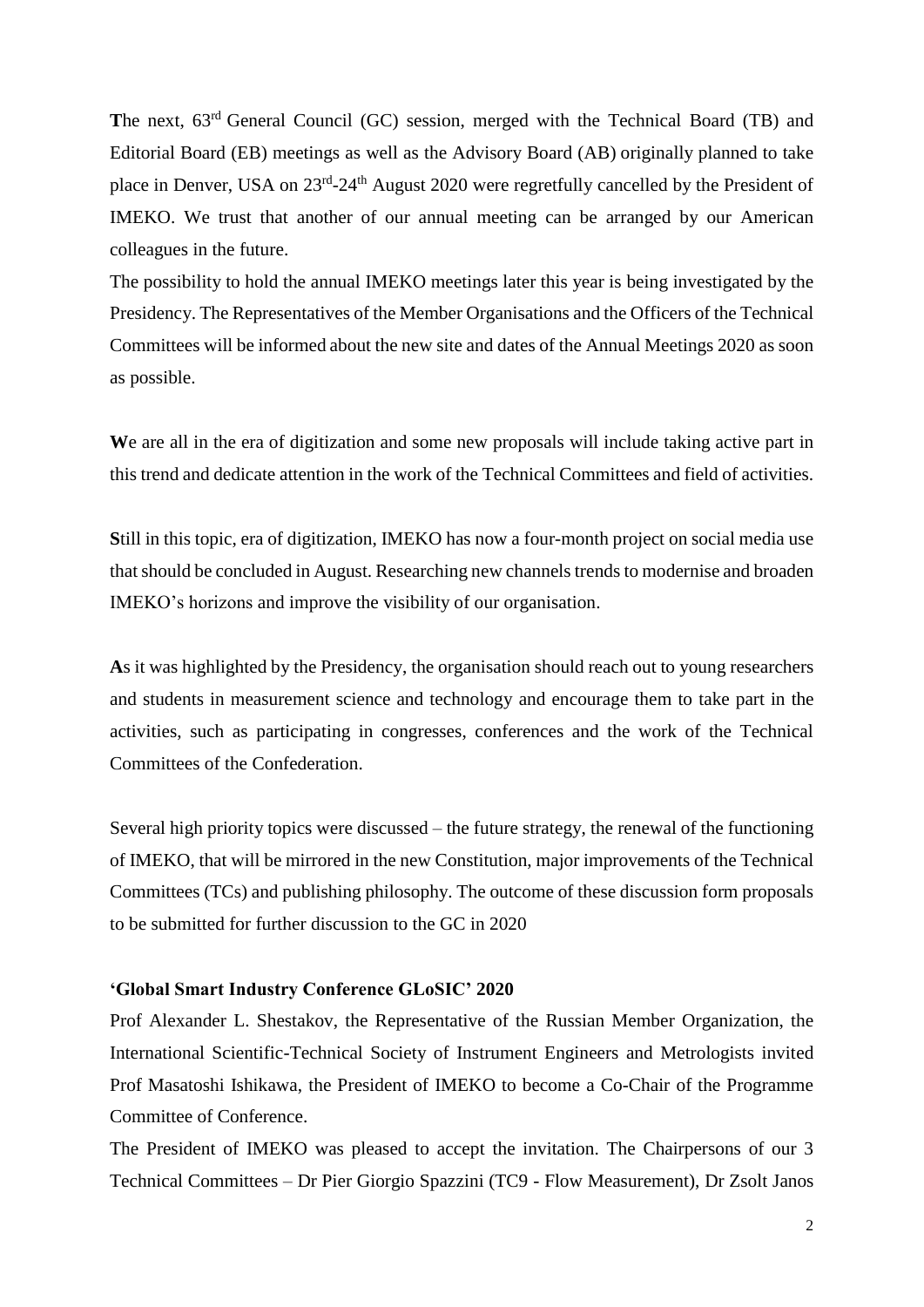Viharos (TC10 –Testing, Diagnostics and Inspection) and Prof Davor Zvizdic (TC12 – Thermal and Temperature Measurement) were also invited to the Conference by Prof Shestakov. This conference is important to the digital industry. The Conference was planned to be held at the South Ural State University (National Research University) in Chelyabinks, Russia, 17th-19<sup>th</sup> November 2020. Due to the COVID-19 situation the conference will be held online. More information about GLoSIC'2020 is available at [https://glosic.susu.ru.](https://glosic.susu.ru/)



**The theme of World Metrology Day** (WMD) 2020 is "Measurements for global trade". This theme was chosen to create awareness of the important role that measurement plays in facilitating fair global trade, ensuring products meet standards and regulations and satisfying customer quality expectations. **[www.worldmetrologyday.org.](http://www.worldmetrologyday.org./)**



**The first issue of Acta IMEKO (Vol. 9.1) in 2020** was published in March.

The table of content and the full papers are free for download from the website of Acta IMEKO [https://www.imeko.org/index.php/acta-imeko.](https://www.imeko.org/index.php/acta-imeko)